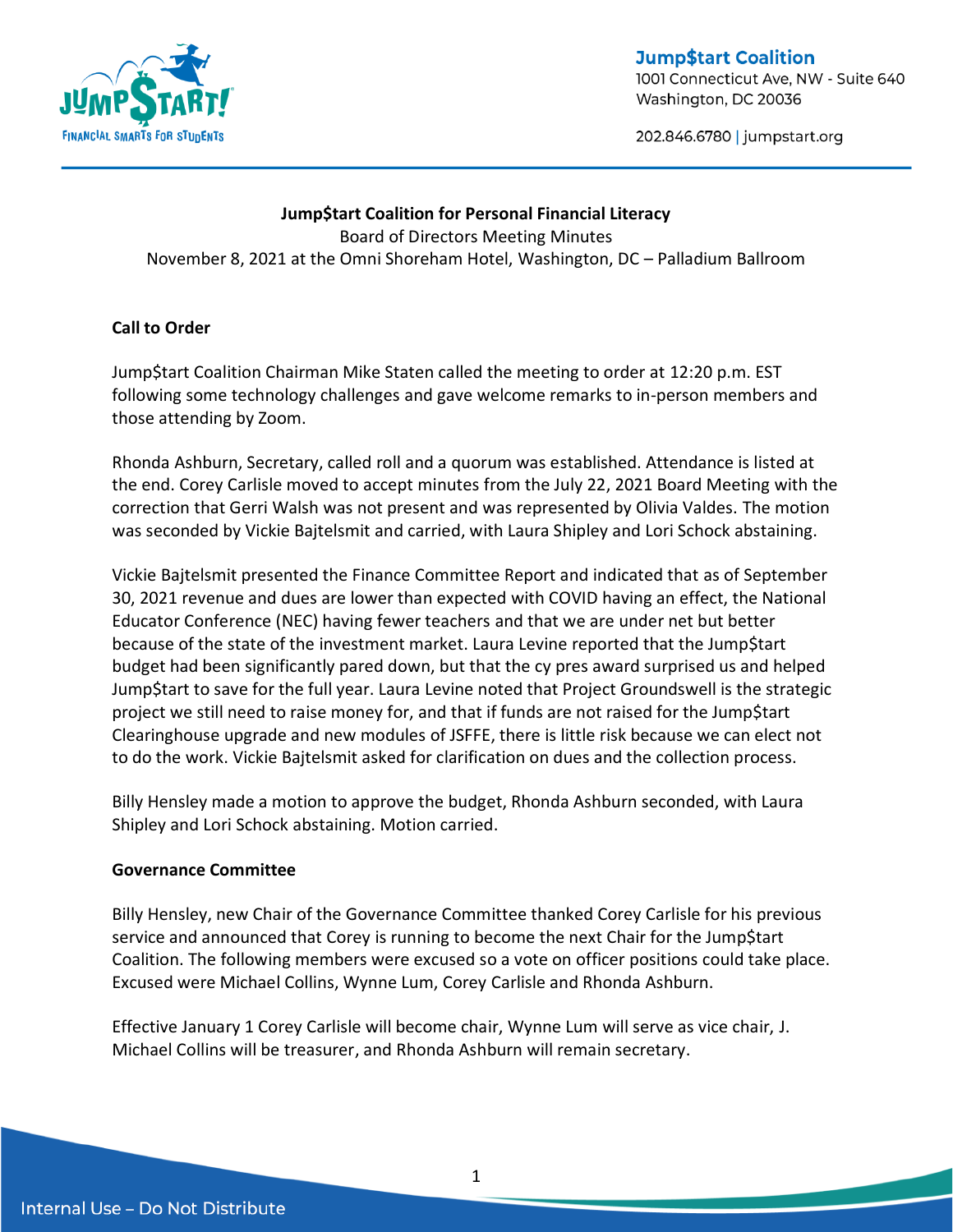

202.846.6780 | jumpstart.org

Corey Carlisle thanked Mike and Vickie for their important years of service. Rhonda Ashburn shared heartfelt personal poems thanking Vickie and Mike.

Laura shared that a 4<sup>th</sup> chairman's scholarship had been established for teachers to attend the Jump\$tart NEC and is titled the Mike Staten Inclusive Educator Award in honor of Mike's term as Jump\$tart Chair. A press release will be distributed announcing the winners.

Laura Levine presented gifts to Mike and Vickie and thanked them for their service to Jump\$tart.

Gerri Walsh moved to reelect class C members effective January 1. Dennis Duquette seconded the motion. The motion passed with Lori Schock and Class C Directors abstaining.

Billy Hensley congratulated the Partnership Committee for the new partner application.

New Partner First Root was accepted via motion by Vickie Bajtelsmit, seconded by Corey Carlisle, and following no discussion the motion carried with Lori Schock abstaining.

Billy reminded the Board of the Partnership Committee Report in the Board materials. Mike thanked Billy, congratulated the new officers, and referenced all committee reports provided.

Laura Levine updated Board of Directors on the following key initiatives:

- A. Release of the new National Standards with CEE—onsite copies at the NEC and CEE Sept. conference, anecdotal feedback has been good on unified standards. The equity review got the most positive reaction. Nan Morrison commented that there were positive comments and thanked Vickie and the committee.
- B. Dan Hebert gave an update on the NEC stating 271 teachers from 46 states attended. Due to COVID exposure and family loss, participation was down. Dan said that he is proud of Jump\$tart's courage to host the event in person and that our mission is being accomplished. Mike Staten echoed Dan's comments and shared that the success of the conference is a testament to the teacher's hunger for personal connection. He thanked Dan. Laura also thanked Dan noting his leadership, creativity, and stamina. She added it was a team effort and congratulated the group.
- C. John Doyle gave an update on the Financial Inclusion Initiative stating that the San Bernardino pilot did not get off the ground so attention will be focused on the Paycheck Education Program where Blaine Grimes has enlisted the involvement of two more Louisiana parishes with 35 high schools in total. Laura Levine hopes that Louisiana will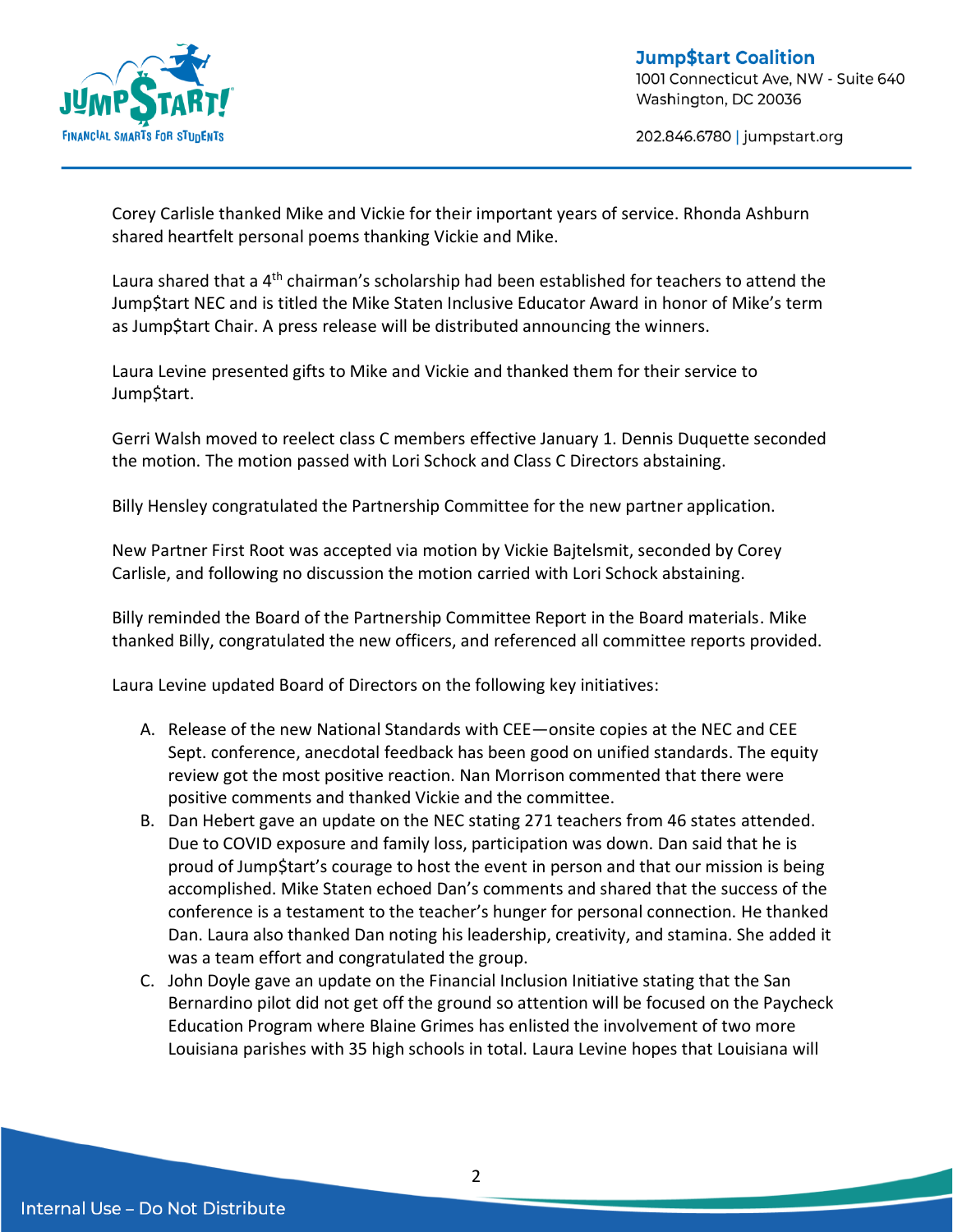

202.846.6780 | jumpstart.org

be an opportunity to learn from and replicate. Mike Staten agreed that we have a "foot in the door" strategy and we are finding ways to create relationships.

### **Updated Strategy**

Laura Levine pointed to the eight-page document with general priorities, measurables, brainstorming ideas, and summaries. Mike reminded the group of the four advocacy priorities and said we are "almost there." Corey Carlisle recognized that the landscape is changing; that we are turning into a cashless society and that it is scary.

#### **New Business**

- Mike reminded members of the next Board meeting on January 26, 2022 via Zoom. Laura Levine shared the schedule of meetings is in the Board Kit.
- Margaret Brooks stated how valuable new standards are and that Rhode Island has passed legislation related to requirements.
- Corey highlighted a report by Michael Collins related to Banking Justice. 47 million people have some form of criminal justice record and need financial education.

Meeting adjourned at 1:50 p.m. EST.

Rhonda Ashburn, Secretary

# **Jump\$tart Board Members, Staff, and Guests in attendance:**

- 1. Lori Myers, AAFCS
- 2. Corey Carlisle, ABA
- 3. Vickie Bajtelsmit, Academic Director
- 4. J. Michael Collins, Academic Director
- 5. Rebecca Wiggins, AFCPE
- 6. Rhonda Ashburn, AFSA EF
- 7. Stephanie Lipcamon, Ally Financial, for Demetrius Scott
- 8. Wynne Lum, Bank of America
- 9. Nan Morrison, CEE
- 10. John Doyle, Doyle-McDonald, guest
- 11. Ray Martinez, EverFi
- 12. Rod Griffin, Experian